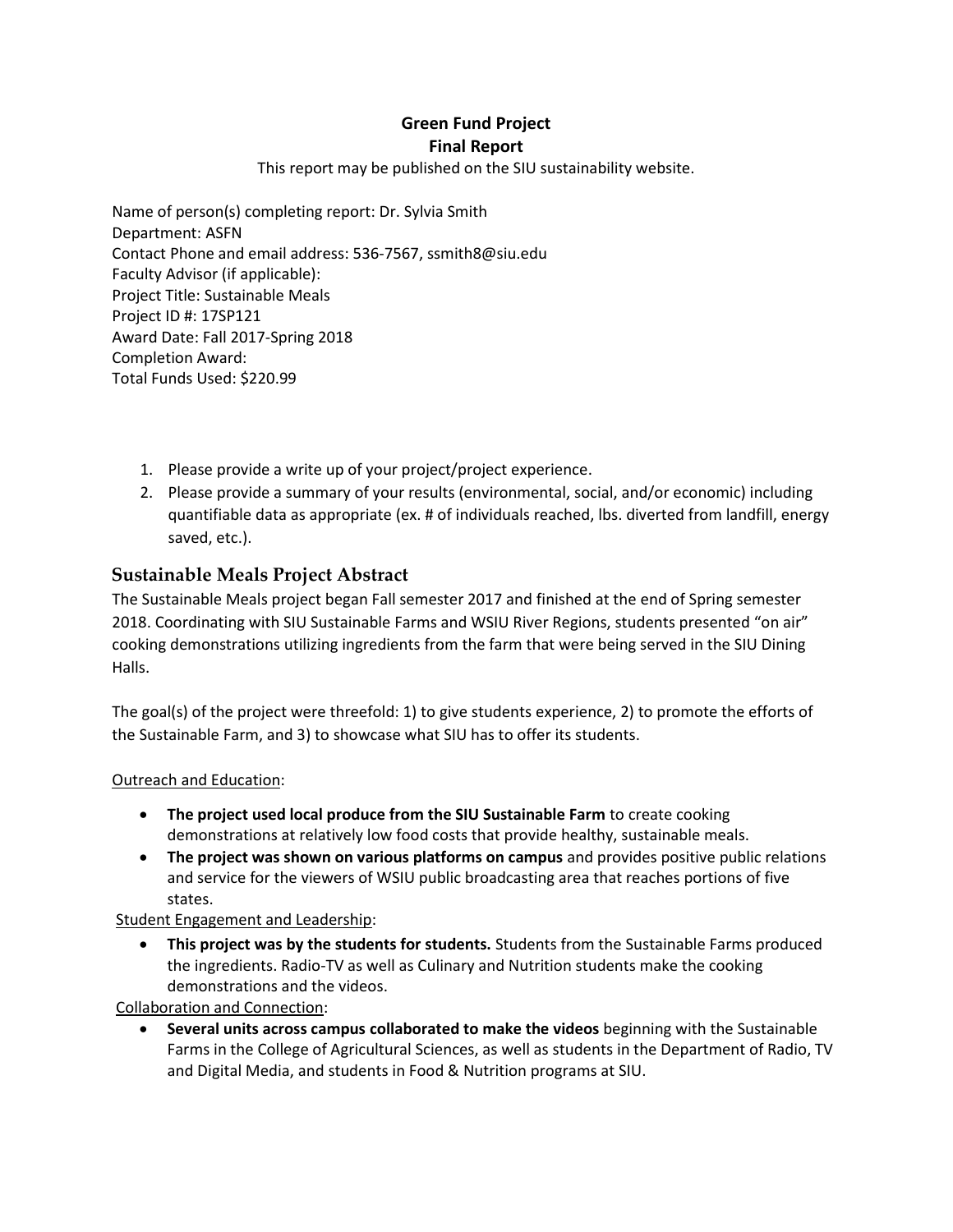#### Environmental Benefit:

 **The benefit was to show students how easy and healthy, at relatively low cost a local, sustainable meal can be.** The life-learning opportunities gained through healthy, educational cooking demonstrations can benefit young students for a lifetime.

### Social Benefit:

**The cooking demonstrations and/or recipes prepared were multicultural** by nature. The Culinary Club is highly diverse and currently provides cooking events for their members which are international, due in part to their multicultural membership, such as Korean, Mexican, Soul, Japanese, and Nigerian.

3. Summarize how your project promoted the Green Fee/Sustainability on campus including, but not limited to, flyers created, screenshots of website, signage, etc. Please include website links, if applicable.

## <https://youtu.be/R10zkqOL-WU>

<https://riverregionnews.wordpress.com/2017/10/26/turkey-chili-healthy-meals-in-minutes/>

#### <https://youtu.be/JRFBSLkshNc>

4. Is there anything you would do differently if you were to do a similar project in the future? If so, please describe.

I liked our initial plan, however communication with students at River Region and their plan of action for the project dwindled considerably from conception. In part, this was due to the layoff of Student coordinator, Greg Todd sometime late Spring 2017 semester. Therefore, the project went from the planned three demos a month to one during the Fall 2017 semester and did not continue into the 2018 academic year.

5. Please attach a minimum of 5 digital images –these will be images used to promote interest in sustainability projects on campus. These can be photos of the progress of the project or the completed project.

*See YouTube links under item 3*

6. Optional: Do you have any suggestions for the SIU Sustainability Council to improve the Green Fund Award Process?

The process was good and well organized. Thank you for the opportunity to participate.

Sincerely, Sylvia